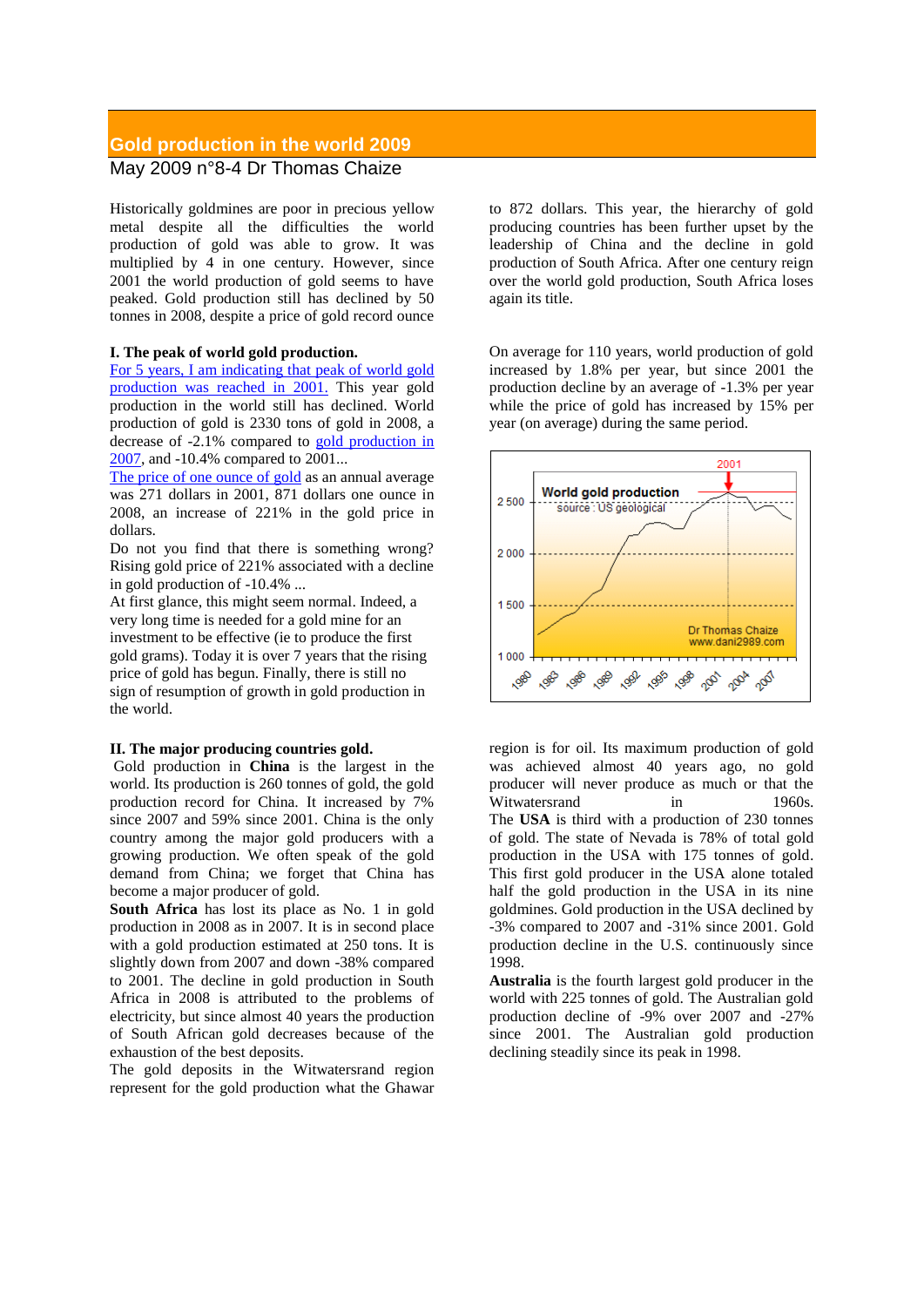

**Peru** produced 175 tonnes of gold in 2008, 63% comes from two provinces of northern Peru: Cajamarca and La Libertad. Gold production in Peru grew by 21% since 2001 and 3% since 2007. We must be wary because it hides a lower production of -16% since 2005 by the fact that 58% of gold production from two large gold mines have seen their gold production down since 2005 and 2006.

The **Russian** goldmines produced 165 tonnes of gold in 2008, up 5% compared to 2007 and up 8% compared to 2001. The increase remains below to 3% of the production record of 2002. In Russia, the three largest producers of gold produce each year a third of Russian gold. Russia retains a potential for growth in gold production. **Canada**. It is The country of mining, not only for these abundant resources but also because half the mines in the world are publicly traded in Canada. It is important to clarify that the country has

## **III. The small producing countries gold.**

The decrease in production of large gold-producing countries was partly offset by increased gold production of small gold producers during the period 2003 to 2006. In 2008, these countries have failed to offset the decrease in gold production of the major gold producing countries. They are unlikely to succeed either in 2009. One reason for this non-compensation of production is the crisis. It makes obtaining credit more difficult for gold producers. Formerly financing a mining project was already a big problem, imagine now! For a small goldmine which the banker can not pronounce the name which he is unable to locate it country on a world map, so obtaining credit is an impossible mission.

geologists and mining engineers among the best in the world. Despite this, gold production fell by - 43% in Canada since 1991, -30% compared to 2001 and -1% compared to 2007. Canada produced 100 tonnes of gold last year. The goldmines of Ontario have produced 50 tons of gold, in Quebec 28 tonnes of gold. Gold production in these two provinces account for more than three quarters of gold production in Canada.

**Indonesia** is also a significant gold producer with 90 tonnes of gold produced in 2008, down -24% compared to 2007 and -31% compared to 2001.

Consider the first 8 gold producers in the world, 7 of them are below their level of gold production record. These countries have seen their gold production fall by -14.3% since 2001, their production fall faster than the total gold world production. These eight countries produce 2 / 3 of the gold in the world, that's the problem...

Gold is well distributed on the Earth surface (in small amounts) then the small gold producers are fortunately many to compensate for their low production, here are the most important: Argentina, Bolivia, Brazil, Chile, Colombia, Ghana, Kazakhstan, Mali, Mexico, Morocco, Uzbekistan, Papua, Philippines, Tanzania The list of small gold producers is composed of 90 countries. They have at least one mine that produces gold. Together, they produce only half of the production of 8 leading producer of gold. The goldmines of these small producers being poorer (in gold) and smaller and more scattered than those of the major producing countries, they are naturally less profitable. Only temporarily, their production could offset the decline in production of major gold producers.